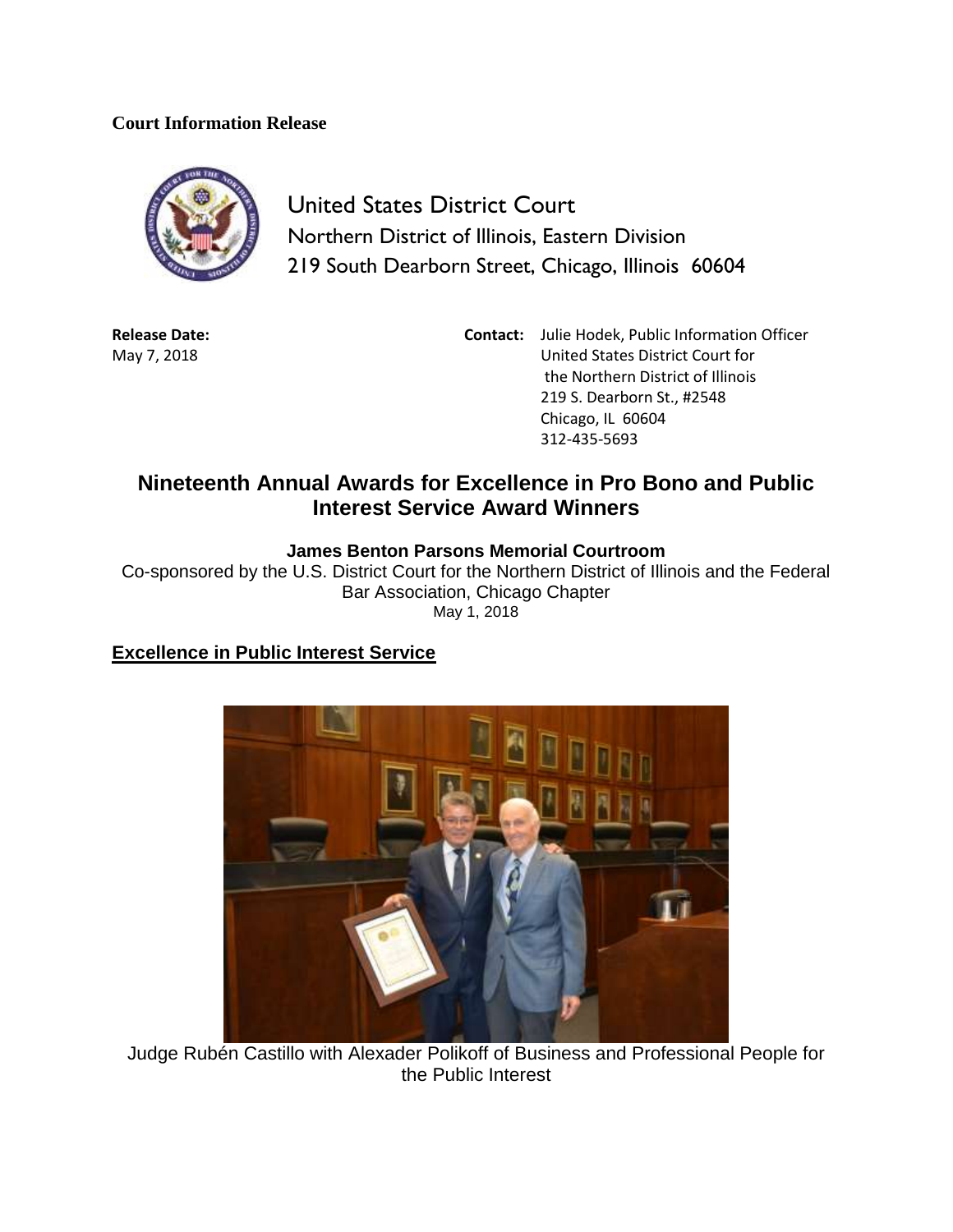

Judge Edmond E. Chang with Beth Jantz and Daniel P. McLaughlin of the Federal Defender Program

# **Excellence in Pro Bono Service**



Judge Robert W. Gettleman with Robert D. Nachman of Barack Ferrazano Kirschbaum & Nagelberg, LLP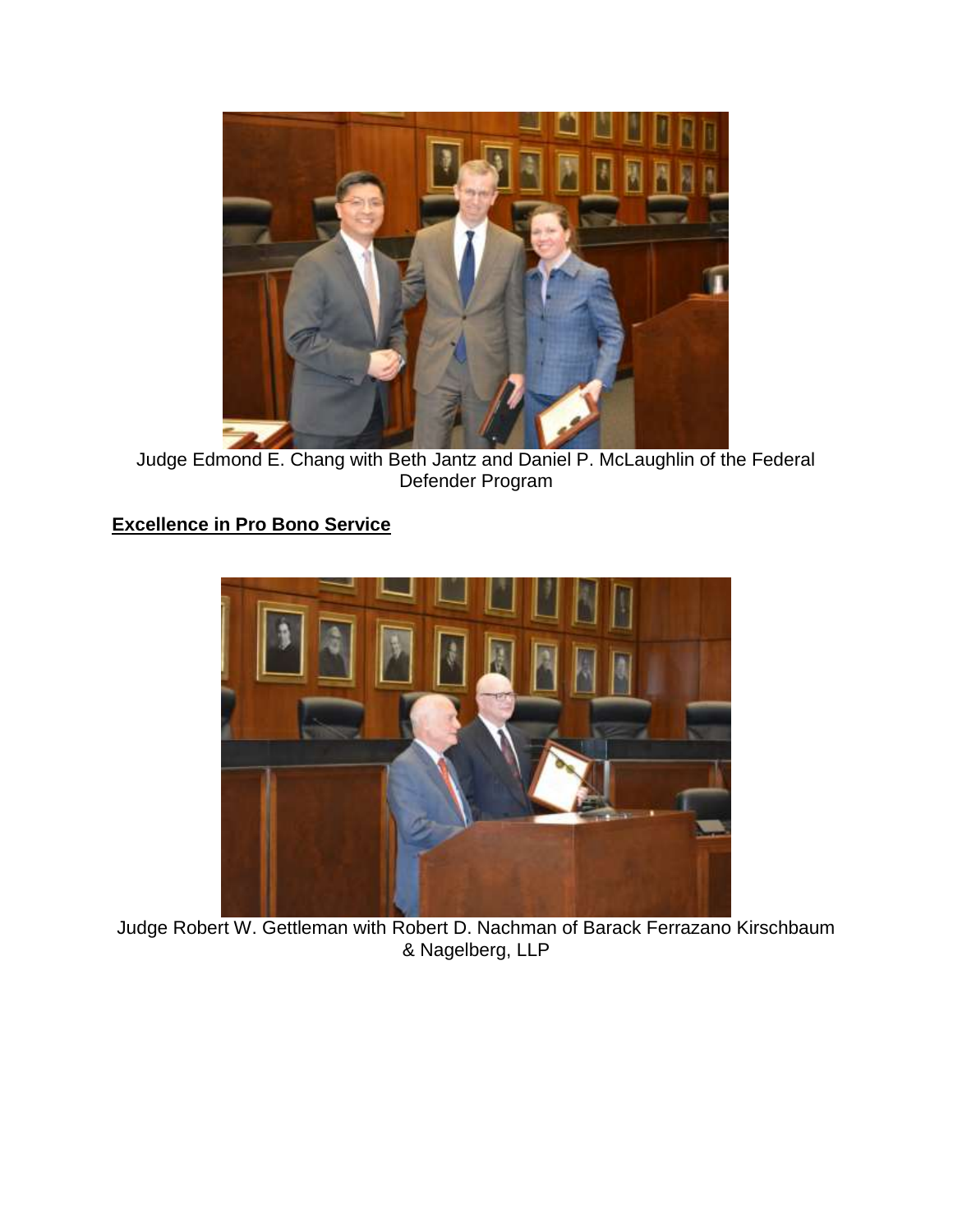

Judge Edmond E. Chang with Jeffrey A. Atteberry, Stephen R. Brown, Rachel S. Morse, Daniel R. Murray, Melissa M. Root, Justin C. Steffen, Matthew T. Gordon, Anna J. Mitran, Laura L. Norris, Christopher M. Sheehan, Paul Alp, Laura B. Duchesne, and Dusan Sarapa of Jenner & Block, LLP



U.S. Magistrate Judge Sidney I. Schenkier with Giel Stein of Clark Hill PLC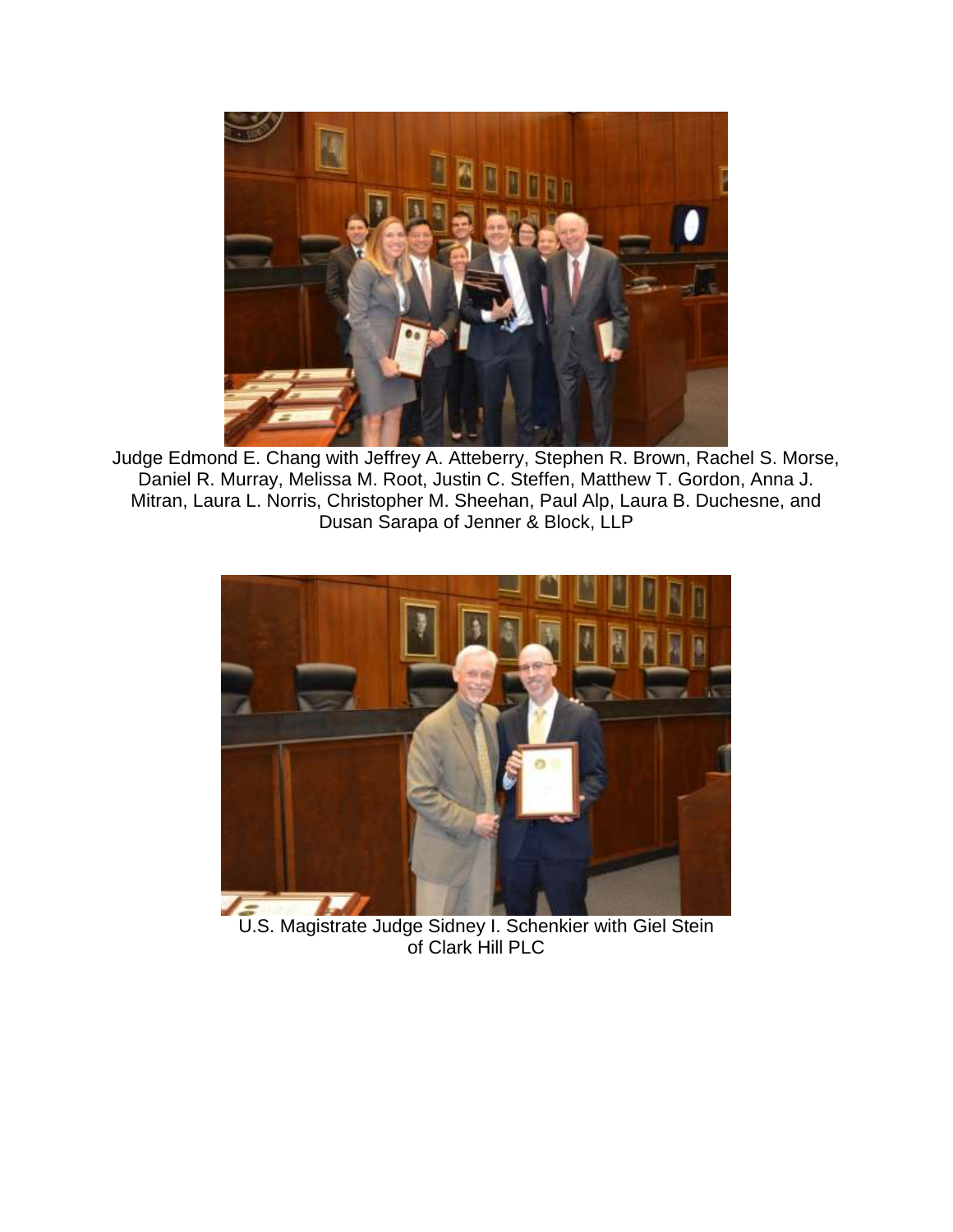

Judge Rebecca R. Pallmeyer and Magistrate Judge Jeffrey Cole with Robert M. Gerstein and Tiffany D. Gehrke of Marshall Gerstein & Borun LLP



Judge Rebecca R. Pallmeyer with Gary S.Kaplan, Samuel M. Schwartz-Fenwick, and Andrew R. Cockroft of Seyfarth Shaw LLP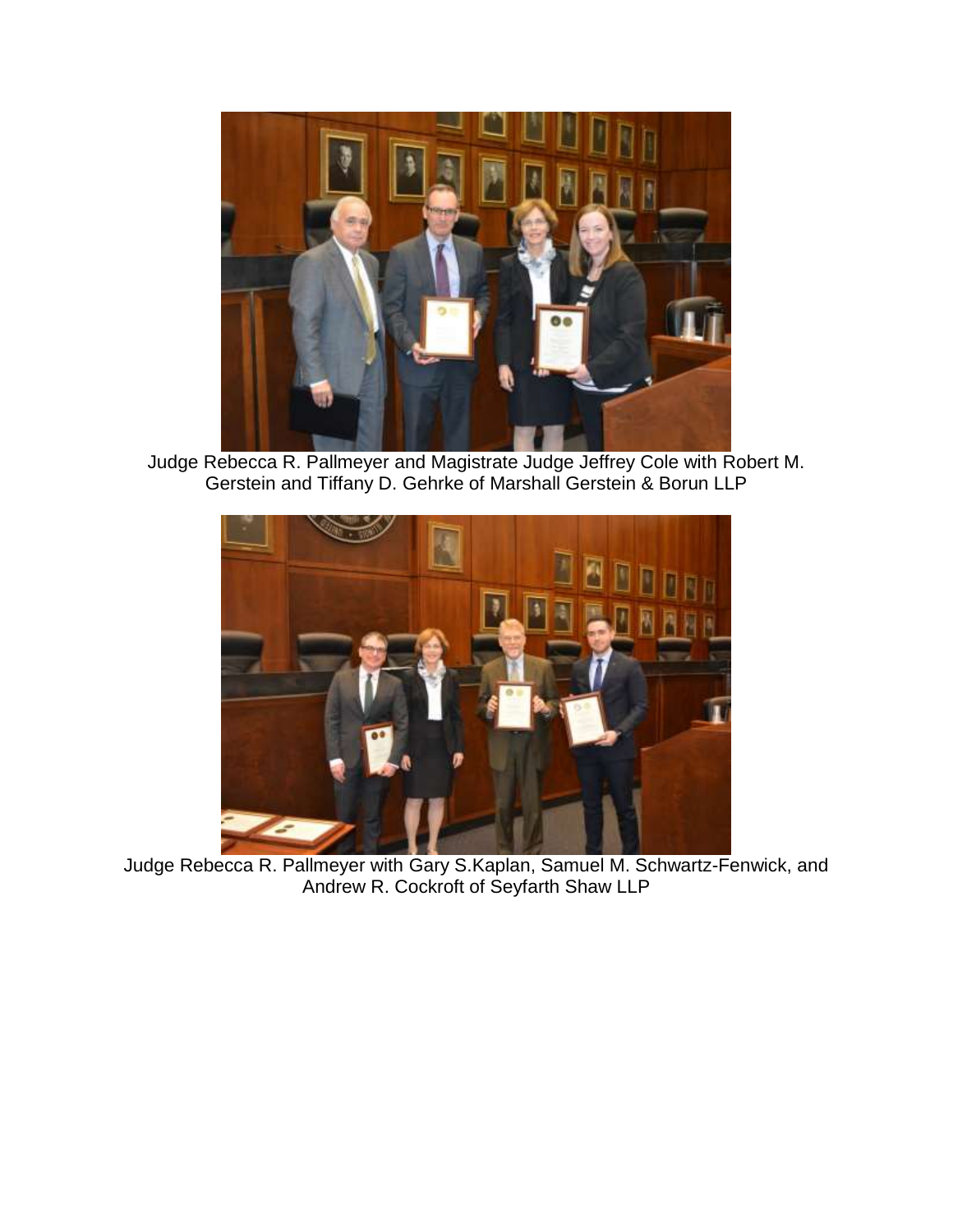

Judge John Robert Blakey with George H. Brant of Judge, James, Hoban & Fisher



Judge Sharon Johnson Coleman with David T. Pritikin, Kathleen E. Garvey, Alison R. Leff, John W. McBride, Brian W. Tobin of Sidley Austin LLP and Daniel M. Greenfield of the MacArthur Justice Center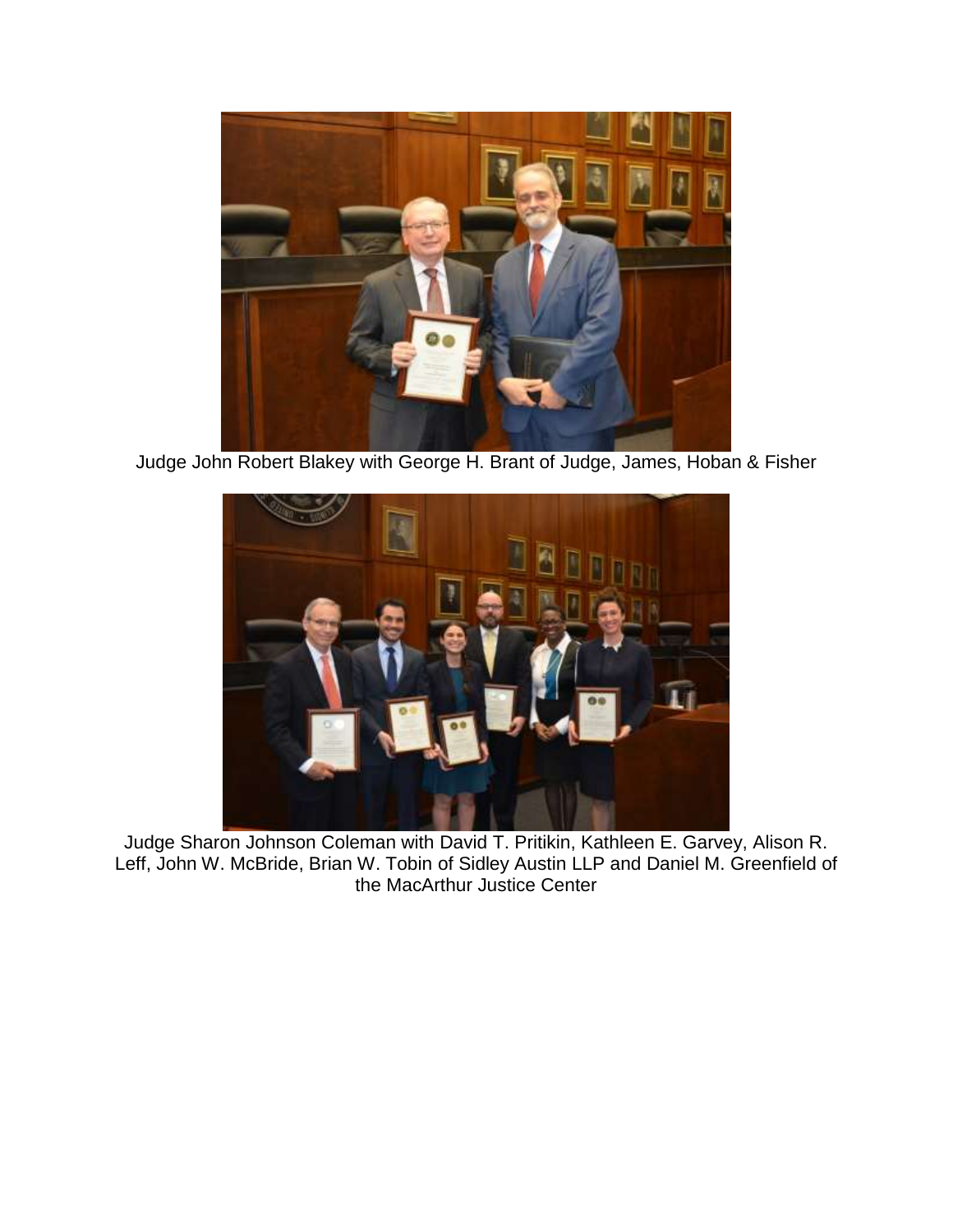

Judge Sharon Johnson Coleman with Sara M. Skulman of Greenberg Traurig and Timothy K. Sendek of Akerman LLP



Judge John Z. Lee with Olivia Luk Bedi and Collette A. Brown of Neal, Gerber & Eisenberg, LLP and Jonathan S. Bedi and Dana M. Singer of Bedi & Singer, LLP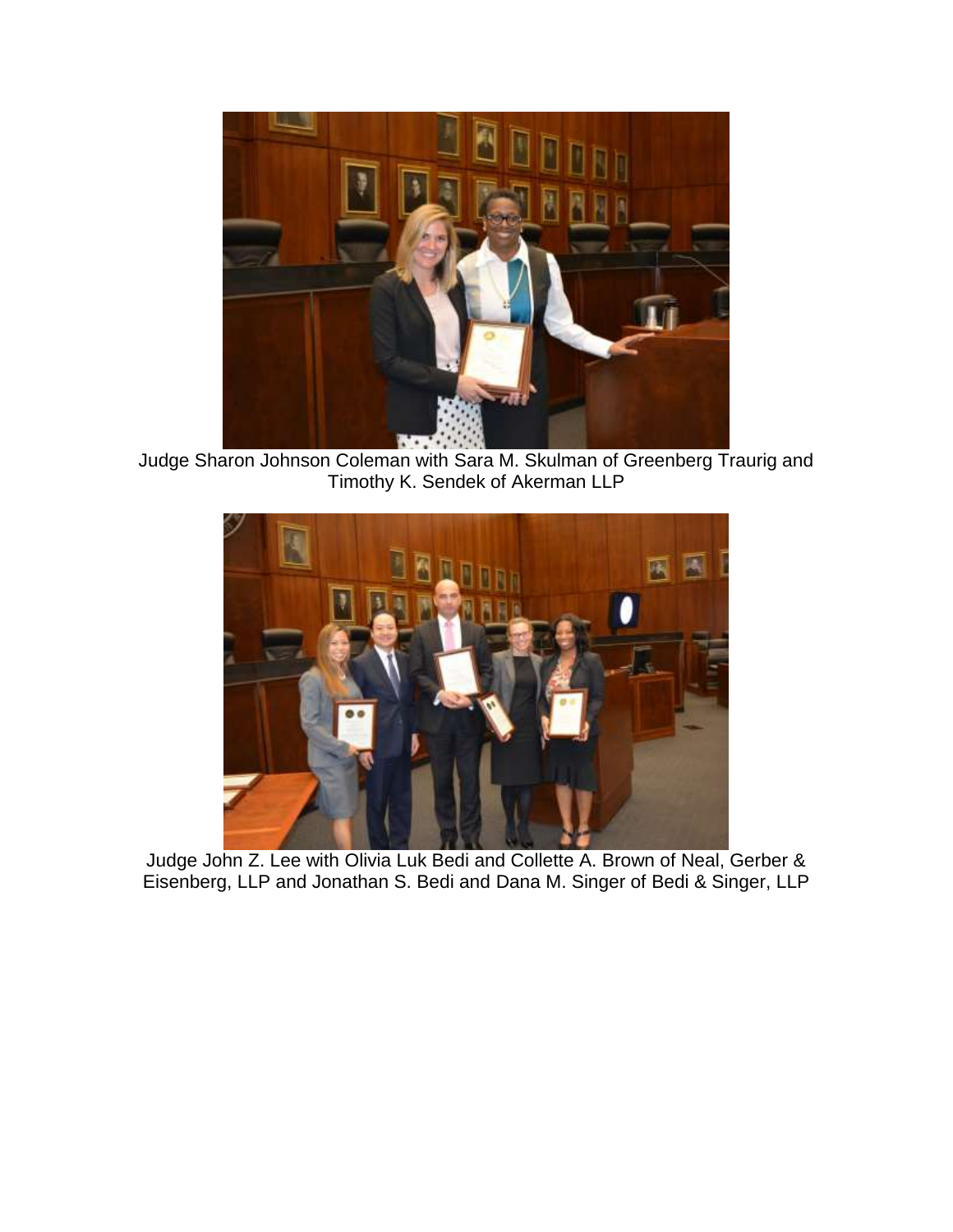

Chief Judge Rubén Castillo with Paul K. Vickrey of Vitale, Vickrey, Niro & Gasey LLP



Magistrate Judge Mary M. Rowland with Robert L. Byman, Jennifer S. Senior, and Roni J. Cohen of Jenner & Block LLP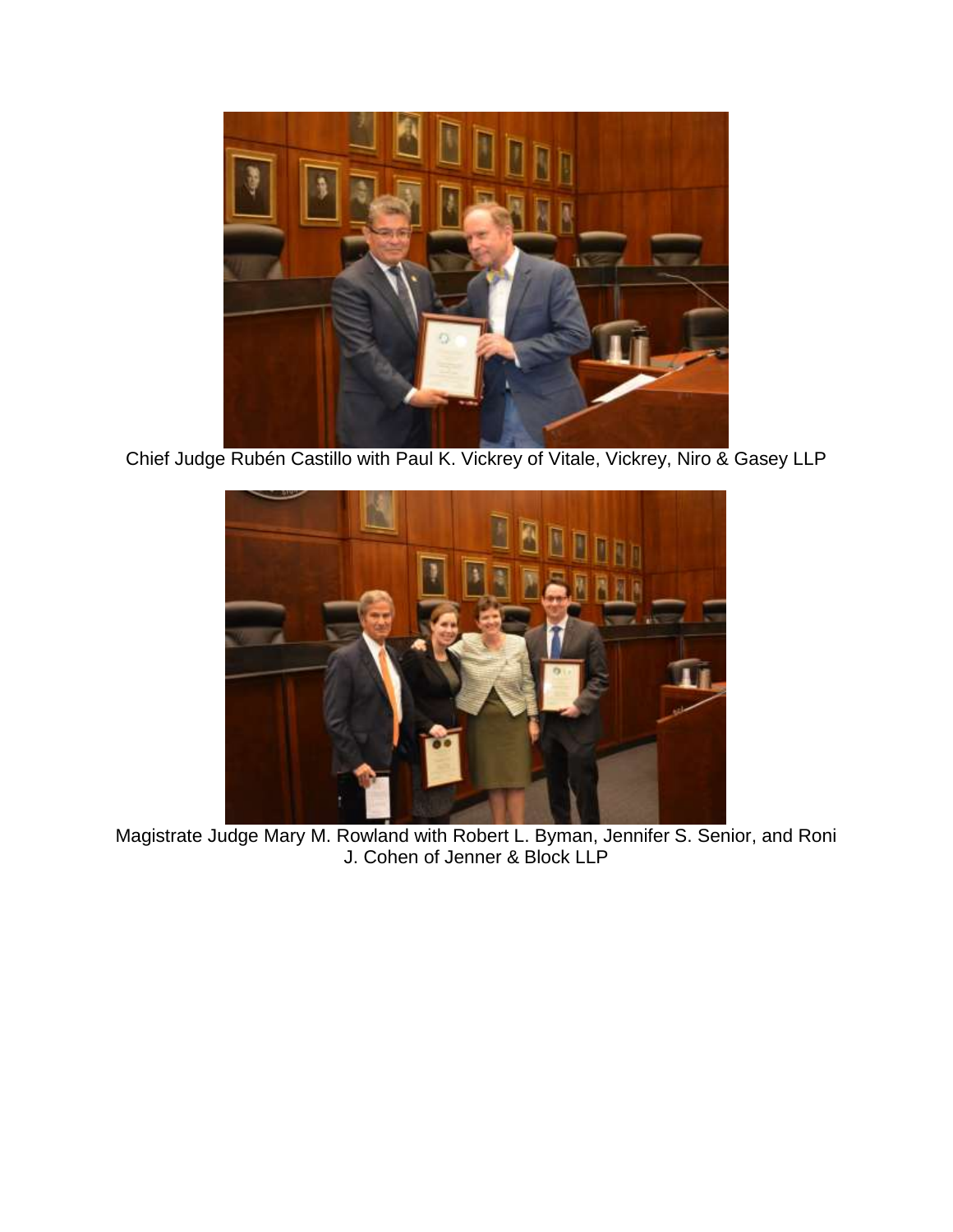

Magistrate Judge Mary M. Rowland with Chelsea Ashbrook McCarthy, Michael A. Grill, and Rachel C. Agius of Holland & Knight



Judge Matthew F. Kennelly with William C. Meyers of Goldberg Kohn Ltd.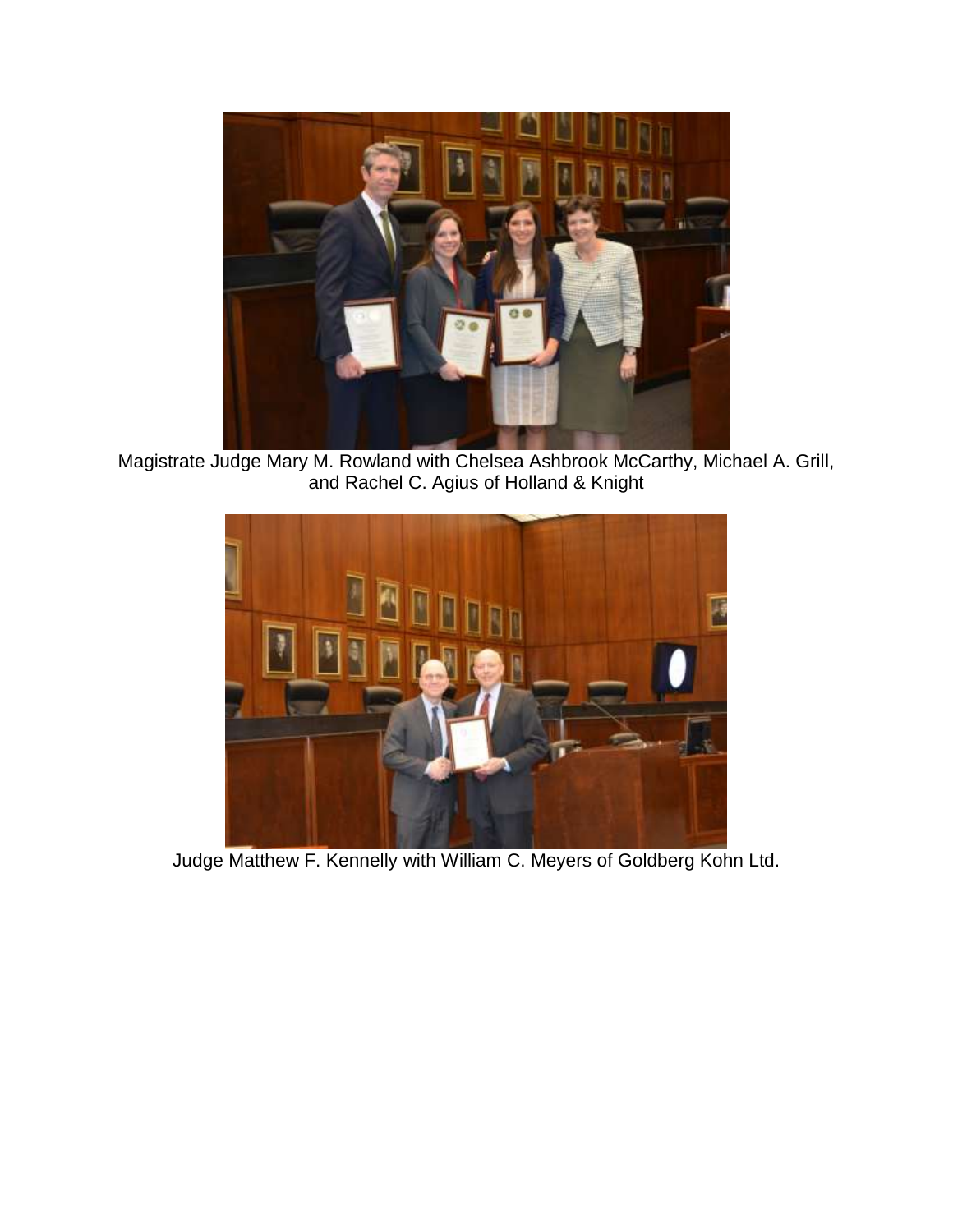

Judge Matthew F. Kennelly with Patrick S. Coffey and Margaret K. Heitkamp of Husch Blackwell



Judge Andrew R. Wood with Jason A. Frye of Neal, Gerger & Eisenberg, LLP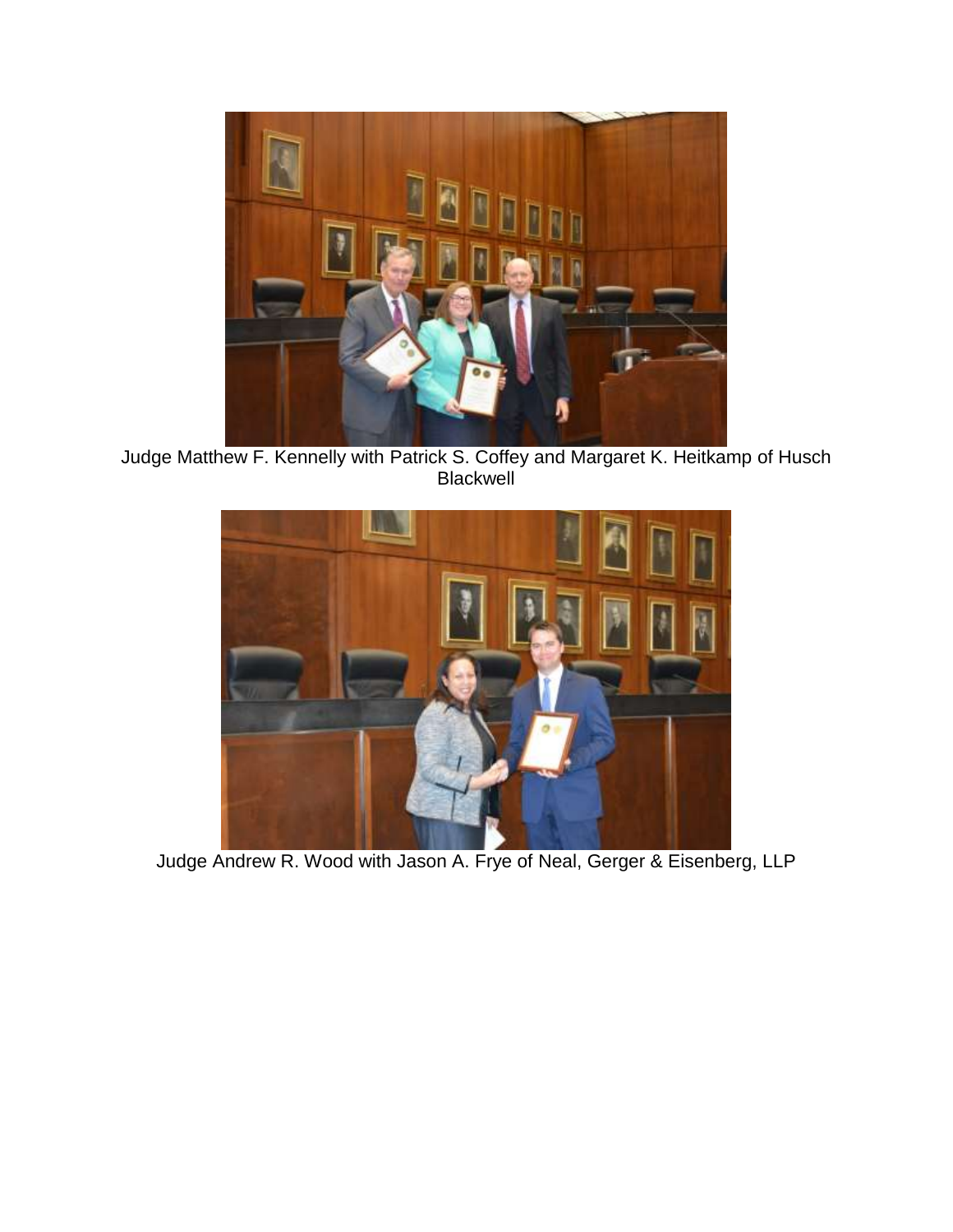

Judge Rebecca R. Pallmeyer with Michelle J. Gilbert of LAF



Magistrate Judge Iain D. Johnston with W. Anthony Andrews and John E. Motylinski of Ottosen Britz Kelly Cooper Silbert & Dinolfo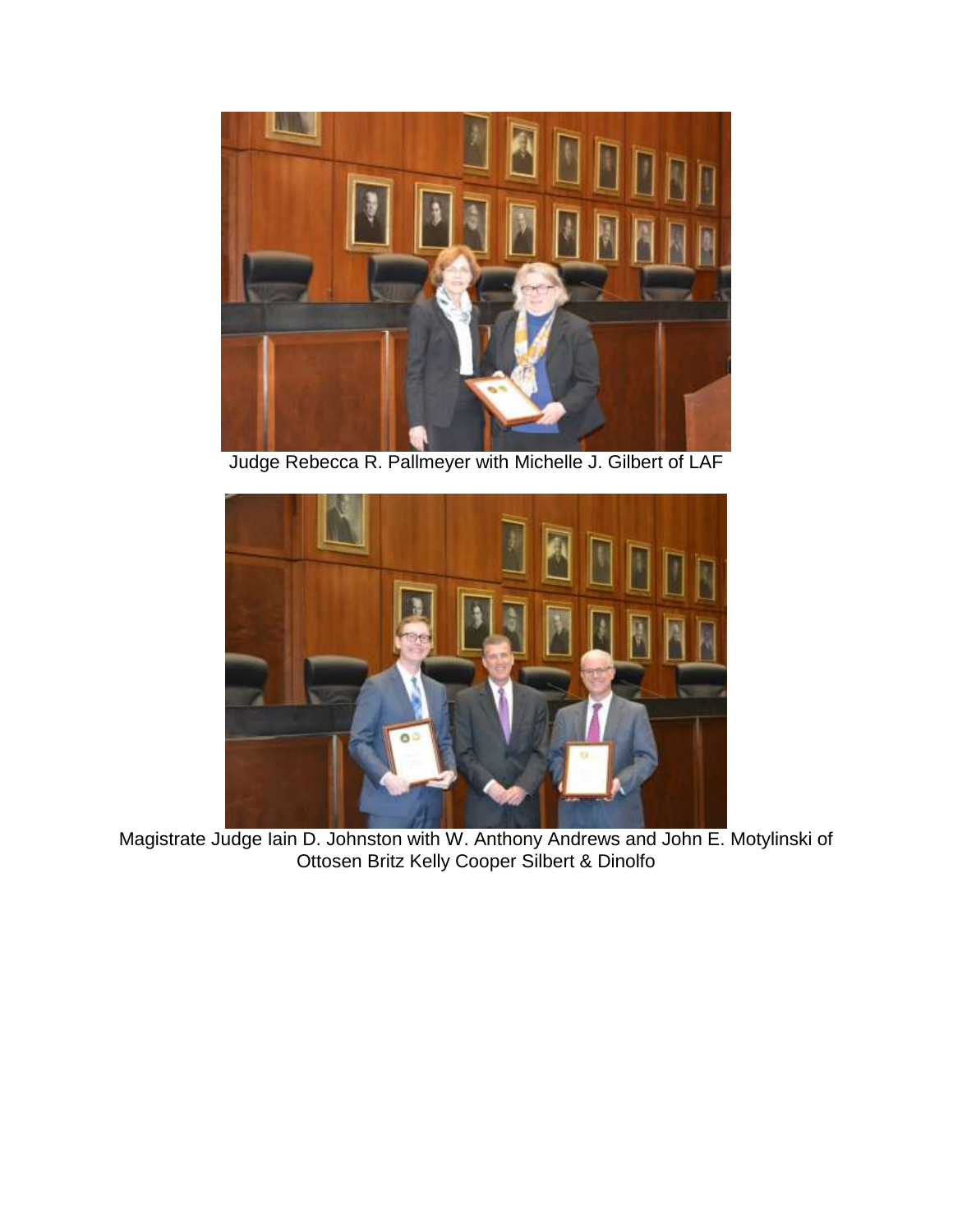

Magistrate Judge Iain D. Johnston with Alec J. Solotorovsky and David T. Erie of Kirkland & Ellis



Judge Thomas M. Durkin with Craig C. Martin and Elin I. Park of Jenner & Block, LLP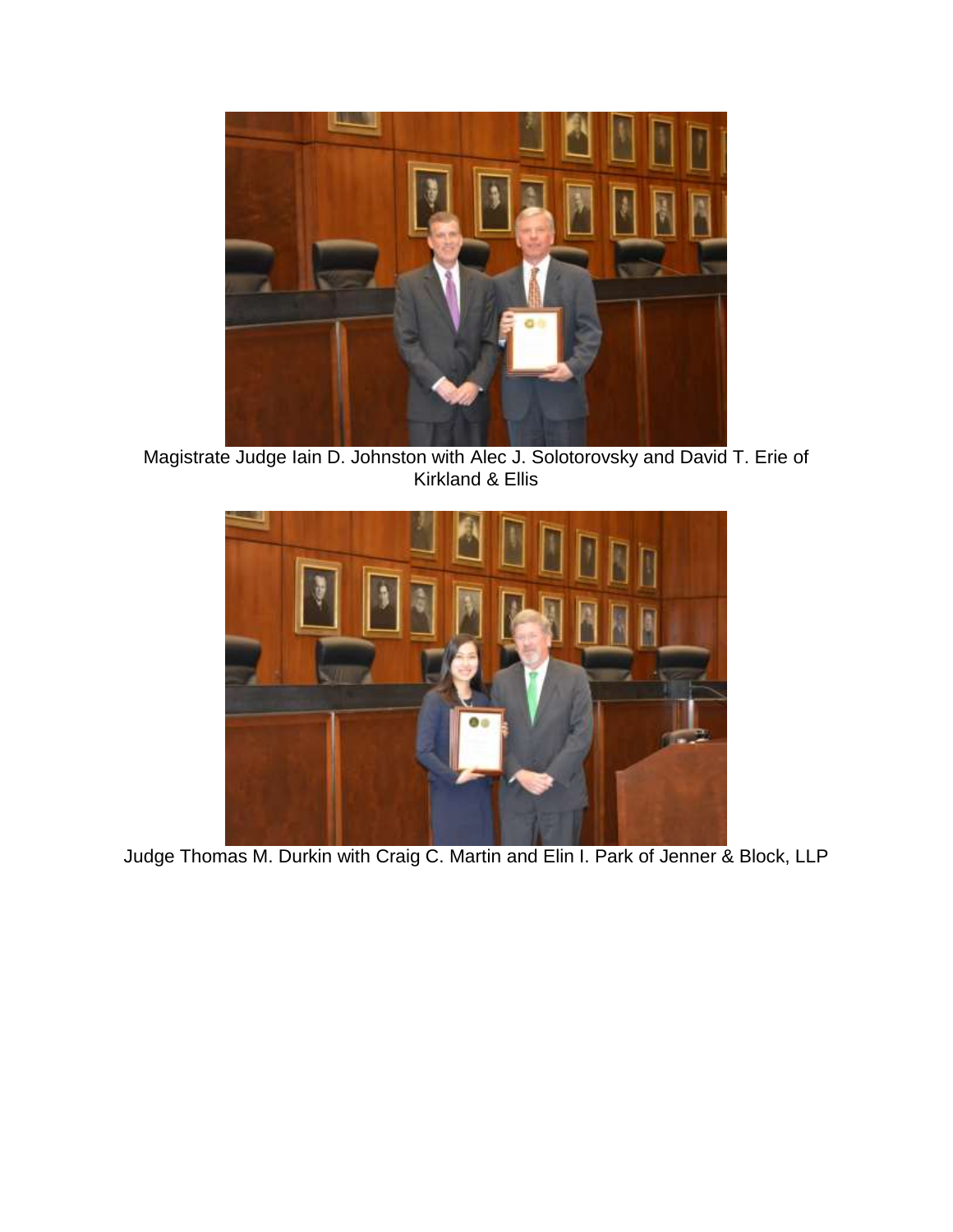

Judge Thomas M. Durkin with Thomas E. Johnson of Johnson, Jones, Snelling & Gilbert



Judge Thomas M. Durkin with Scott W. Fowkes of Kirkland & Ellis